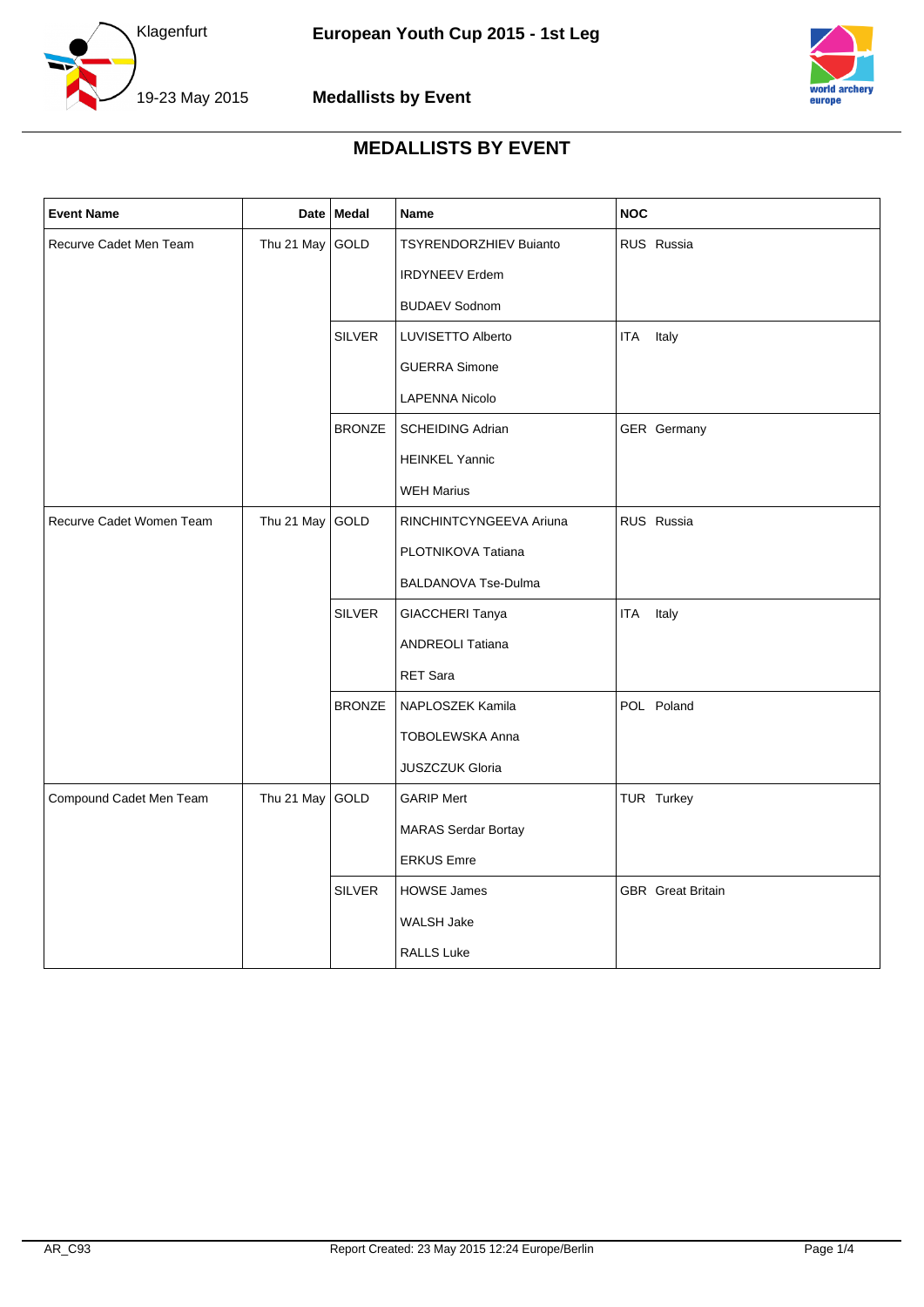



| <b>Event Name</b>         |                 | Date   Medal  | Name                         | <b>NOC</b>          |
|---------------------------|-----------------|---------------|------------------------------|---------------------|
| Recurve Junior Men Team   | Fri 22 May GOLD |               | POPOVYCH Maksym              | UKR Ukraine         |
|                           |                 |               | MAKAREVYCH Sergii            |                     |
|                           |                 |               | KUTSYY Valentyn              |                     |
|                           |                 | <b>SILVER</b> | WECKMUELLER Maximilian       | GER Germany         |
|                           |                 |               | <b>RUDOW Marc</b>            |                     |
|                           |                 |               | <b>MAIER Johannes</b>        |                     |
|                           |                 | <b>BRONZE</b> | <b>TEZEL Onur</b>            | TUR Turkey          |
|                           |                 |               | <b>KURUS Mert</b>            |                     |
|                           |                 |               | <b>GUNERI Muhammed Bilal</b> |                     |
| Recurve Junior Women Team | Fri 22 May GOLD |               | ZYZANSKA Sylwia              | POL Poland          |
|                           |                 |               | FARASIEWICZ Karolina         |                     |
|                           |                 |               | SMIALKOWSKA Magdalena        |                     |
|                           |                 | <b>SILVER</b> | <b>ADICEOM Audrey</b>        | FRA France          |
|                           |                 |               | <b>PLANEIX Sophie</b>        |                     |
|                           |                 |               | <b>GAUBIL Melanie</b>        |                     |
|                           |                 | <b>BRONZE</b> | DASHIDORZHIEVA Tuyana        | RUS Russia          |
|                           |                 |               | DAMBAEVA Zhibzema            |                     |
|                           |                 |               | MYLNIKOVA Valeria            |                     |
| Recurve Junior Mixed Team | Fri 22 May GOLD |               | HNYP Solomiya                | <b>UKR</b> Ukraine  |
|                           |                 |               | POPOVYCH Maksym              |                     |
|                           |                 | <b>SILVER</b> | <b>BAYAZIT Burcu</b>         | TUR Turkey          |
|                           |                 |               | TEZEL Onur                   |                     |
|                           |                 | <b>BRONZE</b> | ZYZANSKA Sylwia              | POL Poland          |
|                           |                 |               | <b>JURZAK Adam</b>           |                     |
| Recurve Cadet Mixed Team  | Fri 22 May GOLD |               | GUY Oceane                   | FRA France          |
|                           |                 |               | <b>BILLOUE Florian</b>       |                     |
|                           |                 | <b>SILVER</b> | GIACCHERI Tanya              | Italy<br><b>ITA</b> |
|                           |                 |               | LUVISETTO Alberto            |                     |
|                           |                 | <b>BRONZE</b> | LAHARNAR Ivana               | SLO Slovenia        |
|                           |                 |               | RAVNIKAR Ziga                |                     |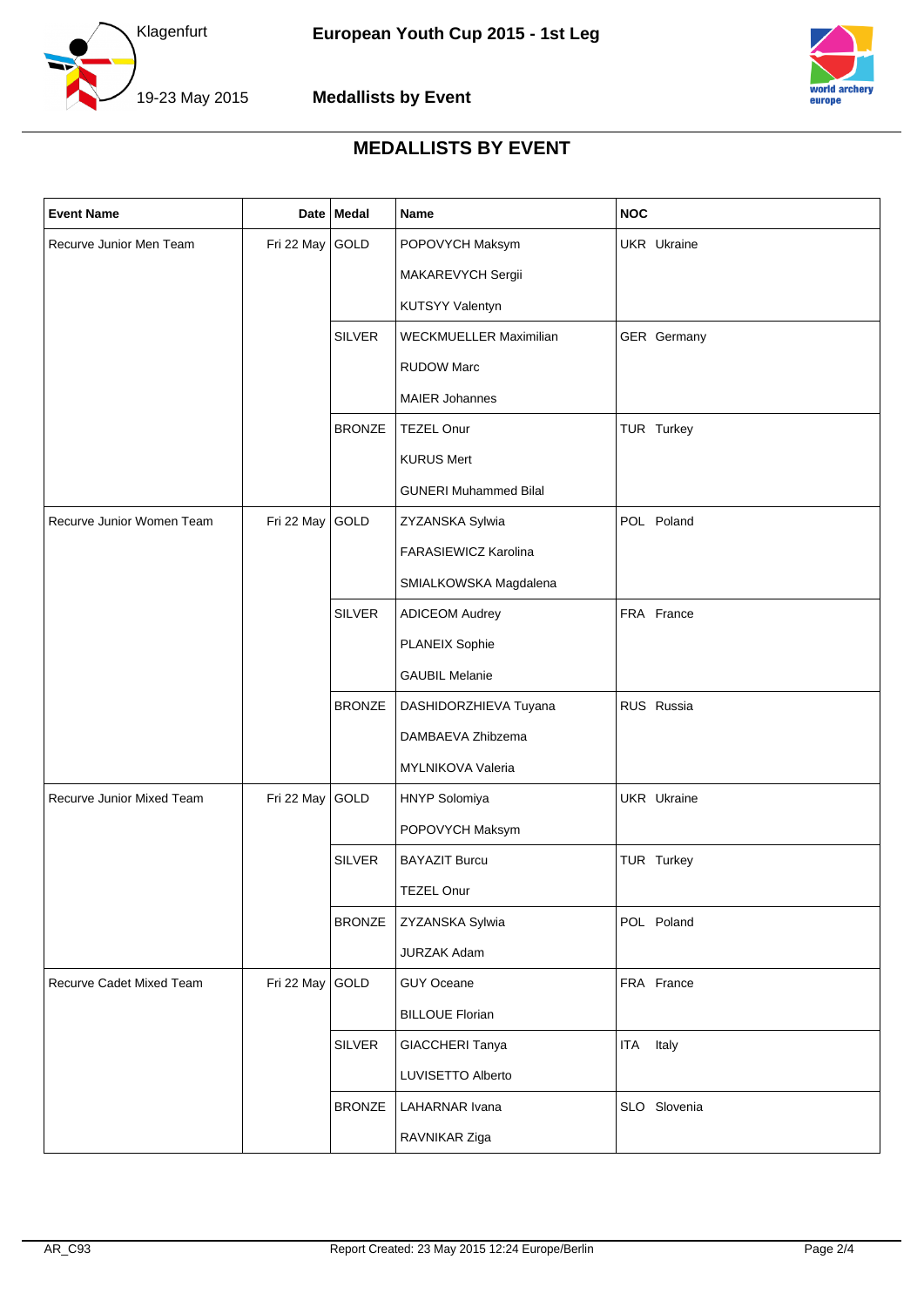



| <b>Event Name</b>          |                 | Date Medal    | Name                       | <b>NOC</b>               |
|----------------------------|-----------------|---------------|----------------------------|--------------------------|
| Compound Junior Men Team   | Fri 22 May      | GOLD          | <b>FESTI Manuel</b>        | ITA<br>Italy             |
|                            |                 |               | <b>MIOR Viviano</b>        |                          |
|                            |                 |               | <b>BARADEL Simone</b>      |                          |
|                            |                 | <b>SILVER</b> | <b>BORGSTROM Hampus</b>    | SWE Sweden               |
|                            |                 |               | <b>STROMBERG Linus</b>     |                          |
|                            |                 |               | <b>CARLSSON Isak</b>       |                          |
|                            |                 | <b>BRONZE</b> | YAKALI Samet Can           | TUR Turkey               |
|                            |                 |               | <b>TANDOGAN Baris</b>      |                          |
|                            |                 |               | DERNEKLI Furkan            |                          |
| Compound Junior Women Team | Fri 22 May      | GOLD          | <b>CLARK Daisy</b>         | <b>GBR</b> Great Britain |
|                            |                 |               | <b>GEORGE Kirsten</b>      |                          |
|                            |                 |               | <b>GEORGE Aalin Elisse</b> |                          |
|                            |                 | <b>SILVER</b> | <b>BOSTAN Yesim</b>        | TUR Turkey               |
|                            |                 |               | SEVINDIK Dilara            |                          |
|                            |                 |               | <b>SAGLAM Evrim</b>        |                          |
| Compound Junior Mixed Team | Fri 22 May      | GOLD          | SHKOLNA Mariya             | <b>UKR</b> Ukraine       |
|                            |                 |               | HOVIADOVSKYI Roman         |                          |
|                            |                 | <b>SILVER</b> | <b>CLARK Daisy</b>         | <b>GBR</b> Great Britain |
|                            |                 |               | <b>JERAM Samuel</b>        |                          |
|                            |                 | <b>BRONZE</b> | <b>ORLIC Maya</b>          | CRO Croatia              |
|                            |                 |               | VAVRO Mario                |                          |
| Compound Cadet Mixed Team  | Fri 22 May GOLD |               | <b>JAATMA Lisell</b>       | EST Estonia              |
|                            |                 |               | PUUSEPP Kristjan           |                          |
|                            |                 | <b>SILVER</b> | MLINARIC Amanda            | CRO Croatia              |
|                            |                 |               | <b>SIMIC Filip</b>         |                          |
|                            |                 | <b>BRONZE</b> | <b>LENNON Rebecca</b>      | <b>GBR</b> Great Britain |
|                            |                 |               | <b>HOWSE James</b>         |                          |
| Recurve Junior Men         | Sat 23 May      | GOLD          | <b>BANDA Arpad</b>         | HUN Hungary              |
|                            |                 | <b>SILVER</b> | MAKHNENKO Artem            | RUS Russia               |
|                            |                 | <b>BRONZE</b> | <b>KOENIG Thomas</b>       | FRA France               |